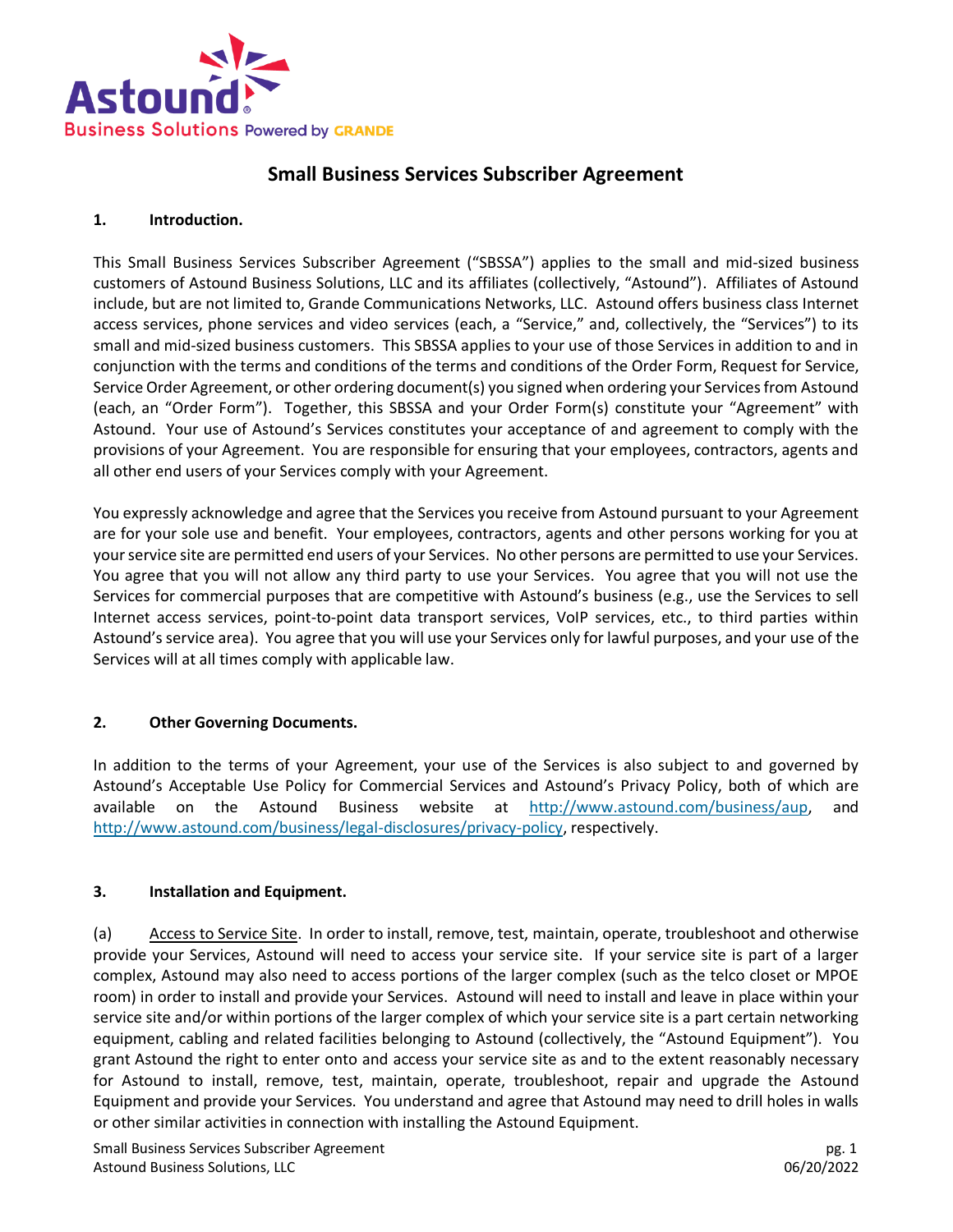(b) Permission of Landlord or Property Manager. If you do not own your service site, or if your service site is part of a larger complex that you do not own, you expressly understand and agree that it is your responsibility (not Astound's responsibility) to arrange for your landlord or your landlord's property manager to provide Astound with access to your service site and to any portion of the larger complex (such as the telco closet or MPOE room) that Astound needs to access in order to install, remove, test, maintain, operate, troubleshoot, repair and upgrade the Astound Equipment and otherwise provide your Services. Astound agrees to reasonably cooperate with you and with your landlord and/or your landlord's property manager regarding access to your service site and the larger complex of which your service site is a part. You agree to indemnify and hold Astound harmless from and against any claims or damages asserted by your landlord against Astound (including costs and reasonable attorneys' fees) with respect to Astound's entry onto your service site and/or the larger complex of which your service site is a part in connection with Astound's provision of Services to you. Astound shall not be liable for any effects of normal Services installation and workmanship, such as holes in walls, etc., which may remain after installation or removal of the Astound Equipment, except for damage caused by gross negligence or willful misconduct on the part of Astound.

(c) Astound Equipment. The Astound Equipment is and shall at all times remain the property of Astound. You agree that you will only use the Astound Equipment to receive and use the Services and for no other use or purpose whatsoever. Astound will perform all maintenance and repair of the Astound Equipment during the term of your Agreement. You agree that you will not attempt to repair, relocate, remove, uninstall, re-arrange or otherwise alter the Astound Equipment, nor will you permit any other person to do so. If you believe there is a problem with any of the Astound Equipment, you must immediately contact Astound's customer service department so that Astound can attempt to resolve the problem remotely or send a technician to address the problem. To the extent that you need to handle the Astound Equipment in order to receive your Services (e.g., cycling the power on the router or modem), you agree to use reasonable care in handling, operating and otherwise using the Astound Equipment. If and when your Agreement expires or your Services are otherwise terminated, you will promptly arrange for Astound to disconnect and retrieve the Astound Equipment. The Astound Equipment must be returned in substantially the same condition as when it was installed at your service site (ordinary wear and tear excepted). After removal of the Astound Equipment, Astound shall have no obligation to repair or remediate any holes in walls or other similar impacts associated with having had the Astound Equipment installed.

(d) Liability for Damage or Loss. You expressly understand and agree that if any of the Astound Equipment becomes damaged, or is destroyed, lost or stolen while installed at your service site, you will be liable to Astound for the full replacement cost (without any deduction for depreciation or wear and tear) of that Astound Equipment, regardless of whether or not the damage, destruction, loss or theft was beyond your reasonable control. The preceding sentence does not apply to equipment malfunction in the ordinary course of reasonable usage.

(e) Your Equipment. All equipment and facilities provided by you for use with your Services is "Customer Equipment." You are solely responsible for installing, maintaining, configuring, repairing, replacing, upgrading and using your Customer Equipment. Astound has no responsibility whatsoever with respect to your Customer Equipment. If your Customer Equipment impairs the Services, you will remain liable for payment of the applicable Fees for your Services. If, at your request, Astound should attempt to resolve difficulties caused by your Customer Equipment, such efforts will be performed at Astound's discretion and at Astound's thencurrent standard hourly rates for such work. Any Customer Equipment you use in connection with the Services must meet Astound's then-current minimum technical and other requirements.

(f) Hosted Voice Equipment. If you receive hosted voice (aka UCaaS) Services from Astound, please refer to Section 8 for special provisions governing hosted voice equipment.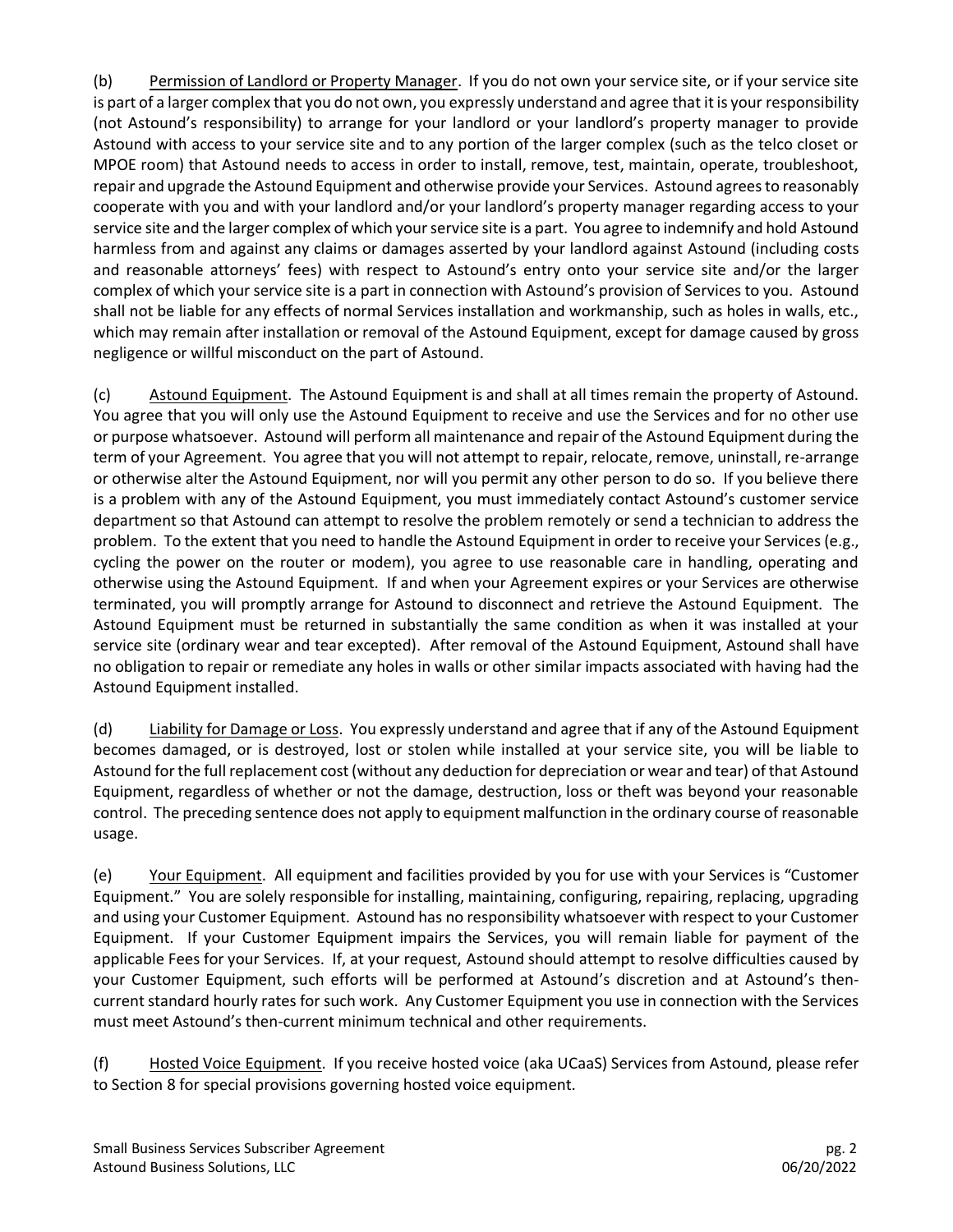#### **4. Service Term.**

(a) Month-to-Month Service(s). The Order Form you signed when ordering your Service(s) may state that there is no minimum term for which you have agreed to receive and pay for your Service(s). If your Order Form does not specify a minimum term, or if the term specified on your Order Form is "30 days," "1 month," "M2M" or "month-to-month," then your Services are provided to you by Astound on a "Month-to-Month" basis. Month-to-Month Services may be terminated at any time, by either you or by Astound, on thirty (30) days' notice. In order to terminate Month-to-Month Services, the party desiring to terminate the Services must give the other party no less than thirty (30) days' advance written notice of termination. If your Order Form is a Month-to-Month Order Form, then the remaining paragraphs of this Section 4 do not apply to your Services.

(b) Initial Service Term. The Order Form you signed when ordering your Service(s) may specify an initial service term for which you have agreed to receive and pay for your Service(s) (e.g., 12 months, 24 months, 36 months, etc.) (the "Initial Service Term").

(c) Promotional Pricing. If the pricing (i.e., monthly recurring charges) at which you receive your Service(s) during your Initial Service Term is a promotional rate or is otherwise discounted from Astound's standard retail rates for the Service(s), the promotional or discounted rate will end at the expiration of your Initial Service Term. In such event, the pricing (i.e., monthly recurring charges) for your Service(s) is subject to change upon the start of the first Renewal Term described in Section 4(d) below, with the new rate not to exceed Astound's then-current standard retail rates for the Service(s).

(d) Early Termination for Customer Convenience. At any time during the Initial Service Term, you may discontinue one or more of your Services and/or terminate the corresponding Order Form by delivering no less than thirty (30) days' advance written notice of termination to Astound. Any early termination by you pursuant to this Section is a termination for Customer convenience (i.e., without cause). If you terminate one or more of your Services and/or Order Form(s) for Customer convenience (i.e., without cause), you agree to pay Astound the Termination Charge described in Section 5(g) below.

(e) Automatic Month-to-Month Renewal. Upon expiration of the Initial Service Term for a specific Order Form, unless either you or Astound delivers written notice of termination to the other party no less than thirty (30) days prior to the expiration of the Initial Service Term, the Order Form at issue will begin to automatically renew on a month-to-month basis (the "Renewal Period"). During the Renewal Period, either party may terminate the Order Form at any time, by giving no less than thirty (30) days' advance written notice of termination to the other party. At any time during the Renewal Period, Astound may increase the pricing for the Services by delivering no less than thirty (30) days' advance written notice of the new pricing to you, with the new rate not to exceed Astound's then-current standard retail rates for the Service(s) at issue.

(f) Early Termination for Cause. As stated in Section 11 below, either you or Astound may terminate a Service and/or the corresponding Order Form prior to its scheduled expiration date if the other party breaches a material provision of the Agreement and does not cure the breach within the time frames specified in Section 11. Any such termination is a termination for cause. If Astound terminates one or more of your Services and/or the corresponding Order Form(s) for cause, you agree to pay Astound the Termination Charge described in Section 5(g) below.

## **5. Payment and Billing.**

(a) Fees. All amounts owed by you to Astound under your Agreement shall be called "Fees." You agree to pay Astound the following types of Fees: (i) the monthly recurring charges for your Services; (ii) the monthly recurring charges for rental of Astound Equipment (if any); (iii) any one-time installation charges; (iv) any one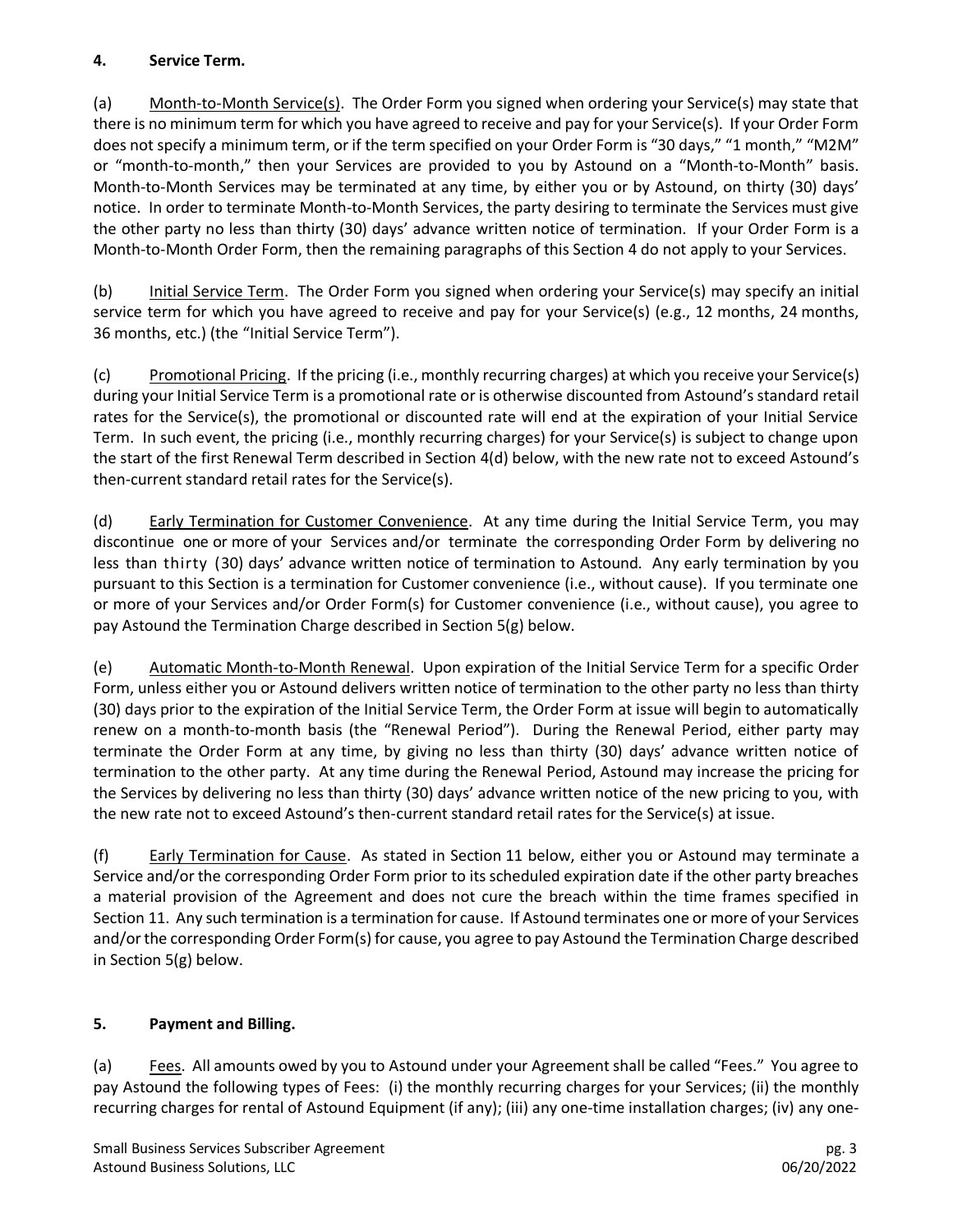time service charges for work you authorize Astound to perform; (v) all applicable local, state and federal taxes and fees, as more fully described below; and (vi) all other amounts Astound is authorized to charge you pursuant to your Agreement (e.g., reimbursement for lost or damaged Astound Equipment, charges associated with overdue accounts, early Termination Charges, etc.). Astound will begin charging Fees for your Service(s) when the Service(s) have been installed, tested and are available for your use. Fixed fees shall be billed in advance and usage-based Fees shall be billed in arrears. Fixed fees for any partial month shall be pro-rated.

(b) Invoices. Astound shall deliver invoices on a monthly basis. You agree to promptly inform Astound of any changes to your billing address. You agree to pay all undisputed invoices within thirty (30) days of receipt. If you believe there is an error in your invoice, you must immediately contact Astound to report same. If you do not report an alleged billing error to Astound within sixty (60) days of receiving the invoice at issue, you agree that you have waived your right to object to the invoice and the Fees shown on the invoice shall be deemed valid and accurate.

(c) Applicable Taxes. The Fees listed in your Order Form do not include Applicable Taxes (as defined below). Applicable Taxes are additional. Except for taxes based on Astound's net income or taxes for which you possess a valid exemption certificate, you shall be responsible for payment of all applicable taxes and regulatory fees, however designated, that arise in any jurisdiction, including, without limitation, value added, consumption, sales, use, gross receipts, excise, access, bypass, or other taxes, fees, duties, charges or surcharges, that are imposed on, incident to, or based upon the provision, sale, or use of the Service(s) (collectively "Applicable Taxes"). The Applicable Taxes will be individually identified on invoices. If you are entitled to an exemption from any Applicable Taxes, you must provide Astound with a valid exemption certificate (in a form reasonably acceptable to Astound). Astound will give prospective effect to any valid exemption certificate you submit.

(d) Past-Due Amounts; Disconnection of Services. You expressly understand and agree that failure to timely pay Fees to Astound constitutes a breach of your Agreement. Past-due Fees shall bear interest in the amount of 1.5% per month, or the highest amount allowed by law, whichever is lower. You understand and agree that if your account is past-due, Astound may impose reasonable late fees, may disconnect your Service(s) and/or terminate your Agreement. To re-connect any disconnected Service(s), you may be required, in addition to paying your full outstanding balance, to pay reconnection charges, to provide Astound with a security deposit, and/or to authorize automatic payment of future invoices from your bank account or credit card. If Astound has terminated your Agreement due to your breach for non-payment, Astound reserves the right to refuse to reconnect your Services. Astound may send your past-due account to a collections agency or to an attorney. You will be responsible for all costs and expenses (including collection agency costs and reasonable attorneys' fees) incurred by Astound in collecting past-due Fees from you. Astound may charge you fees for returned checks and/or for debit or credit card chargebacks.

(e) Credit Check; Automatic Payment. You agree that Astound may, as a condition of providing or continuing to provide Services to you, verify your credit standing with one or more credit reporting agencies. Based on your credit rating and other applicable criteria, as a condition of providing or continuing to provide Services to you, Astound may require a security deposit and/or that you arrange for automatic monthly payments to be made from your bank account or credit card. If you have elected to be automatically billed by credit card, debit card or ACH transfer, you expressly authorize Astound to automatically collect payment of your balance owed on a monthly basis.

Small Business Services Subscriber Agreement pg. 4 Astound Business Solutions, LLC 06/20/2022 (f) Responsibility for Unauthorized Charges. You expressly understand and agree that you are legally responsible for payment of all charges incurred through use of your Service(s), regardless of whether or not such charges were actually authorized by you (e.g., international long distance charges, pay-per-view video, VOD, etc.). You are responsible for securing your internal network and your Services so that unauthorized use of your Services does not occur. Astound is entitled to assume that any communication made through your Service(s) is authorized by you until you alert Astound that your Services have been compromised.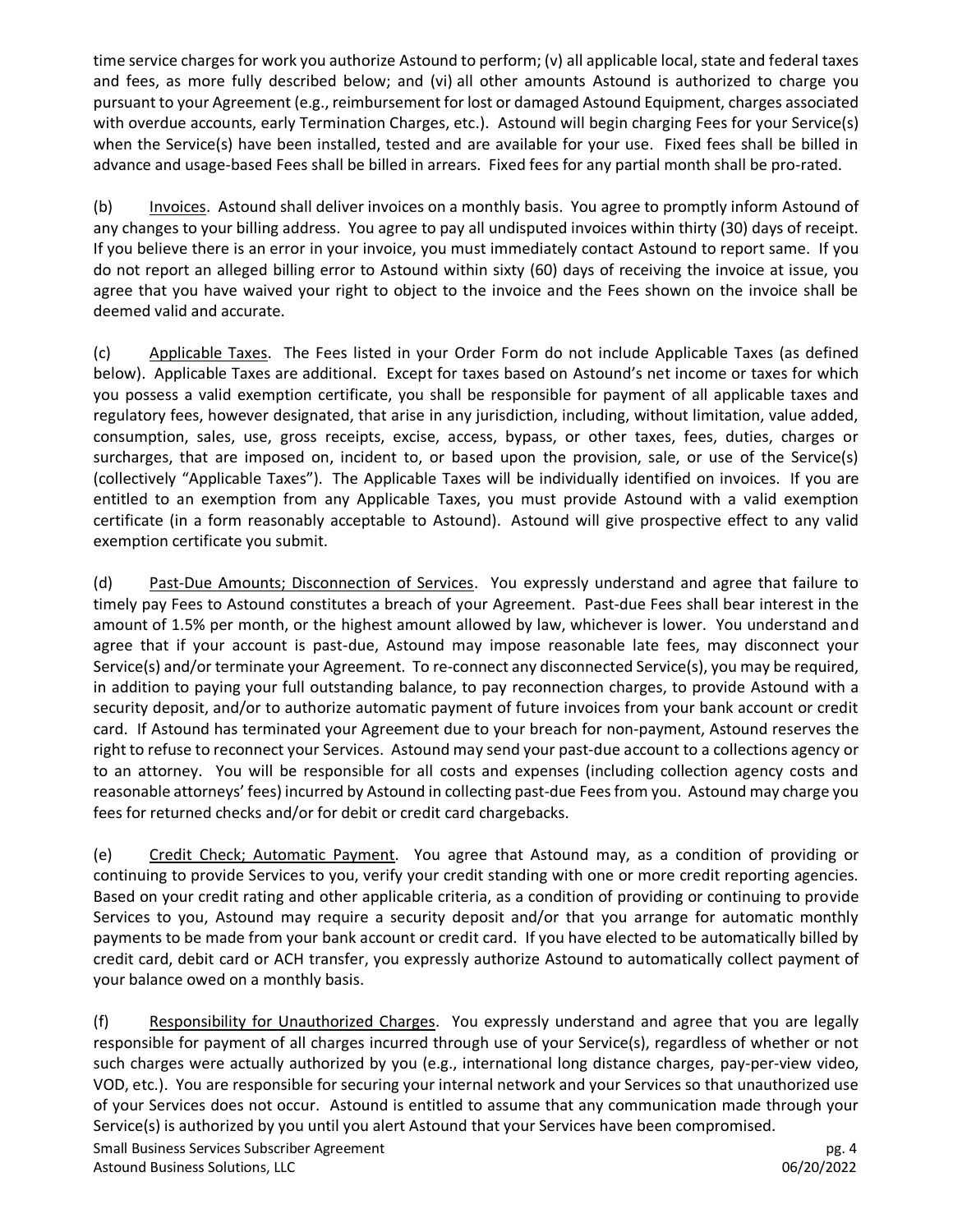(g) Early Termination Charge. You agree to pay Astound the early termination charge (the "Termination Charge") described in this paragraph if either of the following occur: (i) you terminate one or more of your Service(s) prior to the expiration of the Initial Service Term for Customer convenience (i.e., without cause); or (ii) Astound terminates one or more of your Service(s) prior to the expiration of the Initial Service Term for cause.

(h) Calculation of Termination Charge. If you incur a Termination Charge , the Termination Charge shall equal the sum of the following: (1) all unpaid amounts for Services actually provided prior to the early termination date; (2) any non-recurring charges associated with the terminated Service(s) that have not yet been paid to Astound; (3) any disconnection or other early termination charges Astound reasonably incurs on your behalf in connection with the early termination; and (4) the greater of (A) any buy-out payment Astound made to you in connection with the Service(s) that are being terminated, or (B) the monthly recurring charges for the Service(s) that are being terminated multiplied by the number of months then-remaining in the Initial Service Term (partial months to be pro-rated). You expressly acknowledge and agree that the calculation of the Termination Charge set forth above is a genuine estimate of Astound's actual damages in the event of the early termination of your Service(s) during the Initial Service Term and is not a penalty.

## **6. Astound's Internet Access Services.**

If you receive Internet access Services from Astound, the provisions of this Section apply to your use of Astound's Internet access Services.

(a) Acceptance of Risk. You expressly acknowledge and agree that the Internet is a shared network that is not secure and is not controlled by Astound. Any content you access through the Internet access Services is provided by independent third-party content providers over which Astound does not exercise control. Astound does not preview, exercise editorial control over, or endorse any opinions or information accessed through the Services. You expressly understand and agree that it is possible data or files you send or receive over the Internet will be monitored by third-parties and/or subject to unauthorized access by third-parties. Third-parties may gain access to your data, including confidential information. Data or files transmitted over the Internet may contain computer viruses, ransomeware, or other harmful components. Astound has no responsibility and assumes no liability for any such acts or occurrences. You expressly assume the risks inherent in connecting your internal network and your Customer Equipment to the Internet and in accessing and using the Internet through the Services.

(b) Bandwidth Limitations; Data Allotment. Astound offers multiple tiers of Internet access Service to meet the differing needs of its customers. When you signed your Order Form, you selected a maximum bandwidth for your Internet access Service. You expressly understand and agree that the actual bandwidth you experience at any time will vary based on numerous factors, such as the type and configuration of your internal network equipment, the number of devices simultaneously using your Internet access Service, the amount of traffic Astound's network is then-experiencing, and other similar factors. Each tier of Internet access Service may include an allotment of data consumption that you may use during each calendar month at no additional charge. Downloading and uploading are aggregated for purposes of determining your data consumption. If your tier of Internet access Service includes a data allotment, you understand and agree that you will be charged additional fees for data usage in excess of your allotted amount. Unused data from your monthly usage allotment expires at the end of your billing cycle and does not carry over to subsequent months.

(c) IP Addresses. Any IP addresses provided to you by Astound in connection with the Services are and will remain the property of Astound. You will not alter, modify, sell, lease, assign, encumber or otherwise tamper with the IP addresses. Astound reserves the right to change addressing schemes at any time.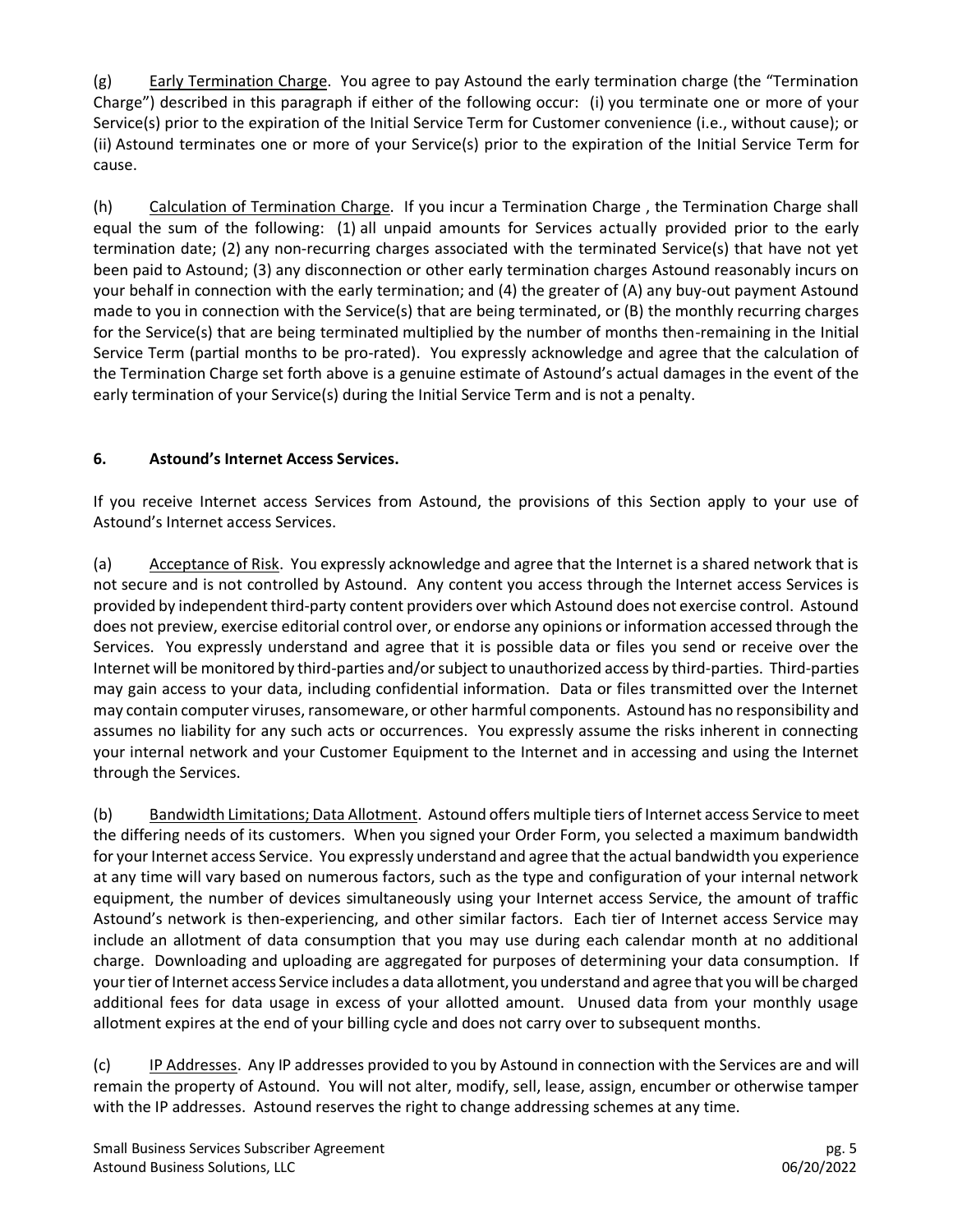#### **7. Astound's Phone Services.**

If you receive phone Services (including hosted voice Services) from Astound, the provisions of this Section apply to your use of Astound's phone Services.

(a) VoIP Services. Astound's phone Services are provided via Internet Protocol voice network (aka "VoIP"). VoIP services operate using the standard commercial electrical power provided to your service site. Astound does not provide a back-up generator, UPS or other alternate power source for the Services; accordingly, in the event of a power outage at your service site, unless you have arranged for back-up power, the VoIP Services will be unavailable until electrical service is restored. You acknowledge and accept that the Service is not represented as fail-safe and is not designed for use in situations where error-free, mission-critical or uninterrupted service is essential. Astound will not be responsible for, and you expressly assume all risk of, any losses or damages arising as a result of the unavailability of the Service, including the inability to reach 911 or other emergency services, or the inability to contact your security system, your fire alarm system or any remote medical monitoring service provider.

(b) Battery Back-Up. Astound may offer a battery back-up for purchase with the phone Services. If you have purchased a battery back-up from Astound, you understand and agree that the performance of the battery back-up is not guaranteed. If the battery back-up power supply is not correctly installed, fails or malfunctions, or is exhausted during the course of a sustained power outage, your phone Services will not function until electrical service is restored.

(c) Important Notice Regarding E911 Service. Federal Communications Commission rules require providers of VoIP phone services to remind customers of these important E911 facts: (i) Astound needs a complete and correct service site address in order to deliver accurate location information to E911; (ii) If you move your VoIP phone equipment to a different physical address, you must call Astound immediately to update the location information, otherwise E911 will not have your correct location information on file; (iii) VoIP services operate using the standard electrical power provided to the service site, so unless you have arranged for a back-up power supply, the Services will be unavailable during a power outage; (iv) You may not be able to make E911 calls if there is a power outage, network outage or other technical problems, or if your phone service is terminated or suspended.

(d) Disclosure of Your Information. Unless you expressly inform Astound otherwise as described below, you agree that Astound may disclose your name, address and/or telephone number(s) to the general public in connection with Caller ID functions, telephone directories, 411 and E911 services. You agree that Astound may disclose your personally identifiable information to the communications providers serving persons to whom you make phone calls so that your calls can be completed. If you wish to have Astound remove any of the information from any of the services described above, you must inform Astound's customer service department of your wishes.

(e) Limitation of Liability Regarding Directory Listings. Should any of the following types of errors occur with respect to the listing or non-listing of one or more of your phone number(s), the total liability of Astound in connection with such error will not in the aggregate exceed the monthly charges, if any, which you have actually paid to Astound to list or not to list or to publish or not to publish the number(s) at issue for the affected period: (i) any phone number for which you have requested unlisted or nonpublished status is published or included in any directory, directory assistance database, or is otherwise disclosed to any unauthorized person; (ii) any phone number which you requested be published or listed in any directory or directory assistance database is not so published or listed; and/or (iii) any published or listed phone number contains material errors or omissions. You agree to hold Astound, its officers, directors, employees, agents and affiliates harmless from and against any and all claims for damages in excess of the foregoing that are caused or claimed to have been caused, directly or indirectly, by the types of errors described in this paragraph.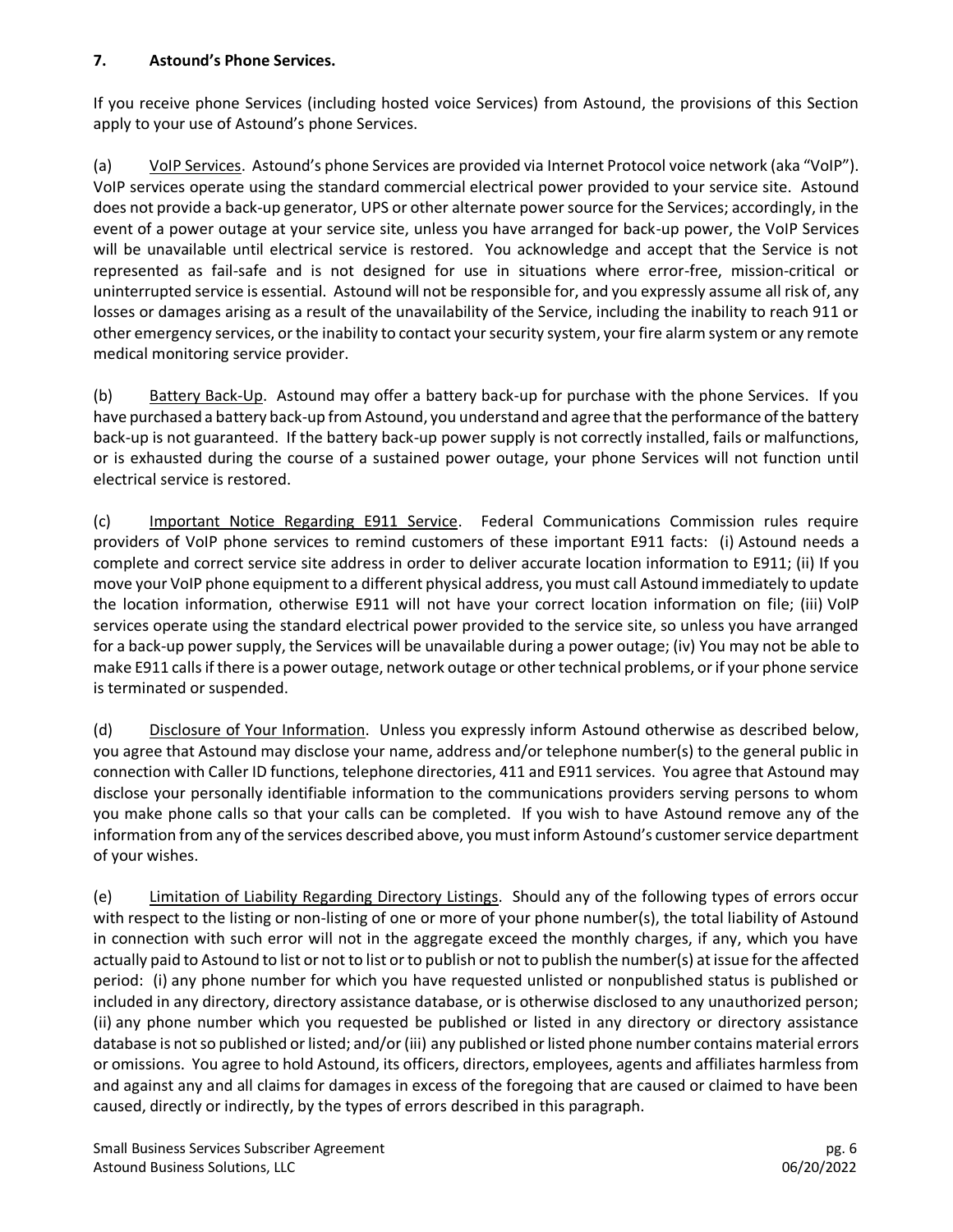#### (f) Transfer/Porting of Phone Numbers.

(i) Transfer/Porting of Phone Numbers to Astound Phone Service. If you are switching to Astound's phone Service from another phone service provider, you may transfer (aka "port") your existing phone number(s) to Astound's phone Service, provided that: (1) you request the phone number transfer when you place your order for Astound's phone Service; (2) your current/previous phone service provider releases your phone number(s) at Astound's request, without delay or charge; (3) the transfer of your phone number(s) to Astound's Service would not, in Astound's view, violate applicable law or Astound's standard phone number porting processes and procedures; (4) where applicable, you acknowledge and agree that if your Astound phone Service is set up before the number transfer becomes effective, you may only be able to make limited outgoing calls until the transfer takes effect; and (5) you acknowledge and agree that, to avoid interruption in your phone service, you must have your Astound phone Service installed prior to the effective date of the number transfer. Your existing/previous phone service will be disconnected on the effective date of the number transfer. Thus, if you do not have Astound's phone Service installed prior to the effective date of the port, you will not have phone service for the ported phone number until your Astound phone Service is activated.

(ii) Transfer/Porting of Phone Numbers from Astound to Another Provider. If you are switching to another phone service provider from Astound's phone Service, you may transfer (aka "port") your existing phone numbers from Astound to your new provider by terminating your phone Service with Astound and placing the number transfer order with your new phone service provider. Astound will release your phone number(s) to your new service provider so long as: (1) your new service provider requests the number transfer from Astound upon termination of your Astound phone Service; (2) your new service provider is willing to accept transfer of the phone number(s) without delay or charge; and (3) transfer of your phone number(s) would not, in Astound's view, violate applicable law or Astound's standard phone number porting processes and procedures.

(g) Long Distance Providers. Unless otherwise expressly agreed to in writing, Astound has no obligation or responsibility to arrange for termination or removal of telecommunications services provided by long distance providers. You remain responsible for terminating and removing any such unwanted services and circuits provided by other long distance providers. You understand that you may designate only one primary interexchange carrier for any one telephone number for state-to-state (interLATA), intrastate and international usage.

(h) Long Distance Charges. Any long distance rates listed in your Agreement are the rates as of the effective date of that Agreement and may not reflect the actual rates applicable at any given time during the term of the Agreement. All long distance charges are exclusive of applicable taxes, and Astound may add or adjust rates and charges in order to recover amounts it is required or permitted by governmental or quasigovernmental authorities to collect from or pay to others in support of statutory or regulatory programs ("Governmental Charges"), plus amounts to recover reasonable administrative costs associated with such Governmental Charges.

(i) International Calling Charges. The rates listed in your Agreement do not include charges for international calls. Astound will pass through to you all charges for any international calls made via your phone service.

(j) CPNI. Astound will have access to certain customer proprietary network information of yours ("CPNI"). Under federal law, you have a right to, and Astound has a duty to protect, the confidentiality of CPNI. CPNI may be useful to tailor services to you and to enhance Astound's ability to meet your needs. You expressly authorize Astound, its affiliates, or its sales representatives to use CPNI to determine if you could benefit from other services offered by Astound and its affiliates, and market them to you. You may withdraw your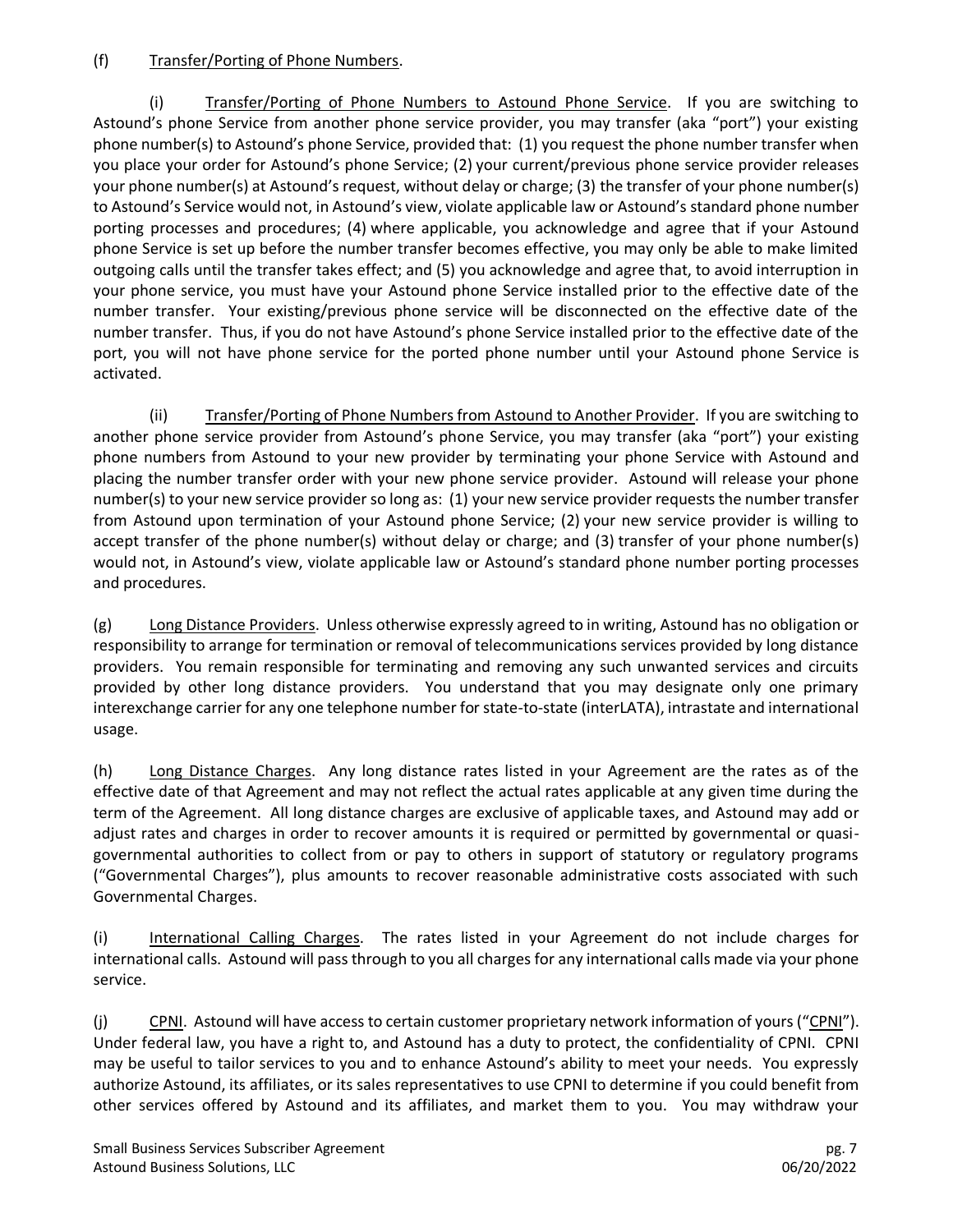authorization at any time by informing Astound in writing. Any such withdrawal will not affect the quality of Services provided to you.

#### **8. Astound's Hosted Voice Services.**

If you receive hosted voice Services (aka UCaaS) from Astound, the provisions of this Section apply to your use of Astound's hosted voice Services.

(a) Leased Hosted Voice Equipment. If you are leasing hosted voice equipment (the "Leased Equipment") from Astound, then the Leased Equipment shall at all times be and remain the personal property of Astound. Astound shall be responsible for the regular maintenance and repair of all Leased Equipment. Should you experience problems with any of the Leased Equipment, you must contact Astound and Astound will use commercially reasonable efforts to repair or replace the malfunctioning Leased Equipment as soon as reasonably possible after receiving your notification. For Leased Equipment, Astound shall have the right at any time, and from time to time, during the service term to substitute different hosted voice equipment for some or all of the Leased Equipment initially installed at your service site; provided that the substituted Leased Equipment has equivalent or better functionality than the previously installed Leased Equipment. Should any Leased Equipment require repair or replacement due to your negligent or willful conduct, including the misuse or abuse of same, you shall reimburse Astound for the costs of such repair or replacement.

(b) Purchased Hosted Voice Equipment. If you have purchased hosted voice equipment (the "Purchased Equipment") through Astound, then upon your acceptance of the Purchased Equipment, the Purchased Equipment shall be and remain your personal property. As between Astound and you, you shall be solely responsible for the repair and maintenance of all Purchased Equipment and any and all obligations and liabilities associated therewith. **YOU ACKNOWLEDGE THAT THE PURCHASED EQUIPMENT IS NOT MANUFACTURED BY ASTOUND AND THAT ASTOUND DOES NOT SUPPORT AND SHALL HAVE NO MAINTENANCE OBLIGATIONS OR OTHER LIABILITY REGARDING SAME.** ASTOUND WILL EITHER DELIVER THE MANUFACTURER'S WARRANTY FOR THE PURCHASED EQUIPMENT DIRECTLY TO YOU OR PASS THROUGH THE MANUFACTURER'S WARRANTY TO YOU DEPENDING ON THE APPLICABLE MANUFACTURER'S POLICY. ASTOUND HEREBY ASSIGNS TO YOU ALL OF THE MANUFACTURERS' WARRANTIES AND INDEMNITIES RELATING TO THE PURCHASED EQUIPMENT TO THE EXTENT ASTOUND IS PERMITTED BY THE MANUFACTURER TO MAKE SUCH ASSIGNMENT TO YOU. SUCH ASSIGNMENT IS SUBJECT TO ALL OF THE TERMS AND CONDITIONS IMPOSED BY THE MANUFACTURER WITH RESPECT THERETO. YOUR REMEDY FOR DEFECTIVE PURCHASED EQUIPMENT SHALL BE AS SET FORTH IN THE APPLICABLE MANUFACTURER'S WARRANTY WHICH IS YOUR SOLE AND EXCLUSIVE REMEDY FOR BREACH OF AN EQUIPMENT WARRANTY. ASTOUND DOES NOT EXTEND ANY WARRANTIES, EXPRESS OR IMPLIED, INCLUDING WARRANTIES OF MERCHANTABILITY, NON-INFRINGEMENT OR FITNESS FOR A PARTICULAR PURPOSE, EITHER TO YOU OR TO THIRD PARTIES, FOR ANY PURCHASED EQUIPMENT PURCHASED BY YOU PURSUANT TO AN ORDER FORM, NOR SHALL ASTOUND HAVE ANY LIABILITY FOR ANY LOSS, DAMAGE, OR EXPENSE DIRECTLY OR INDIRECTLY ARISING FROM YOUR USE OF (OR INABILITY TO USE) THE PURCHASED EQUIPMENT OR A THIRD PARTY'S UNAUTHORIZED USE OF THE PURCHASED EQUIPMENT. Any questions concerning or requests for maintenance or repair of the Purchased Equipment should be directed to the manufacturer of the Purchased Equipment at issue. If Purchased Equipment impairs the Services, you will remain liable for payment of the applicable monthly service fees. If, at your request, Astound attempts to resolve difficulties caused by Purchased Equipment, you will be responsible for Astound's then-current commercial rates and terms for such consulting services on a time and materials basis.

Small Business Services Subscriber Agreement pg. 8 and pg. 8 Astound Business Solutions, LLC 06/20/2022 (c) Installation of Hosted Voice Equipment. As a part of the hosted voice Service, Astound will install the hosted voice equipment for you (whether such equipment is Leased Equipment or Purchased Equipment) at the specified service site. If your service site contains existing inside wiring, Astound will use your existing wiring for the installation; provided, that Astound's use of any existing wiring shall not constitute any type of representation, warranty or guarantee to you that the existing wiring is in good condition and/or free from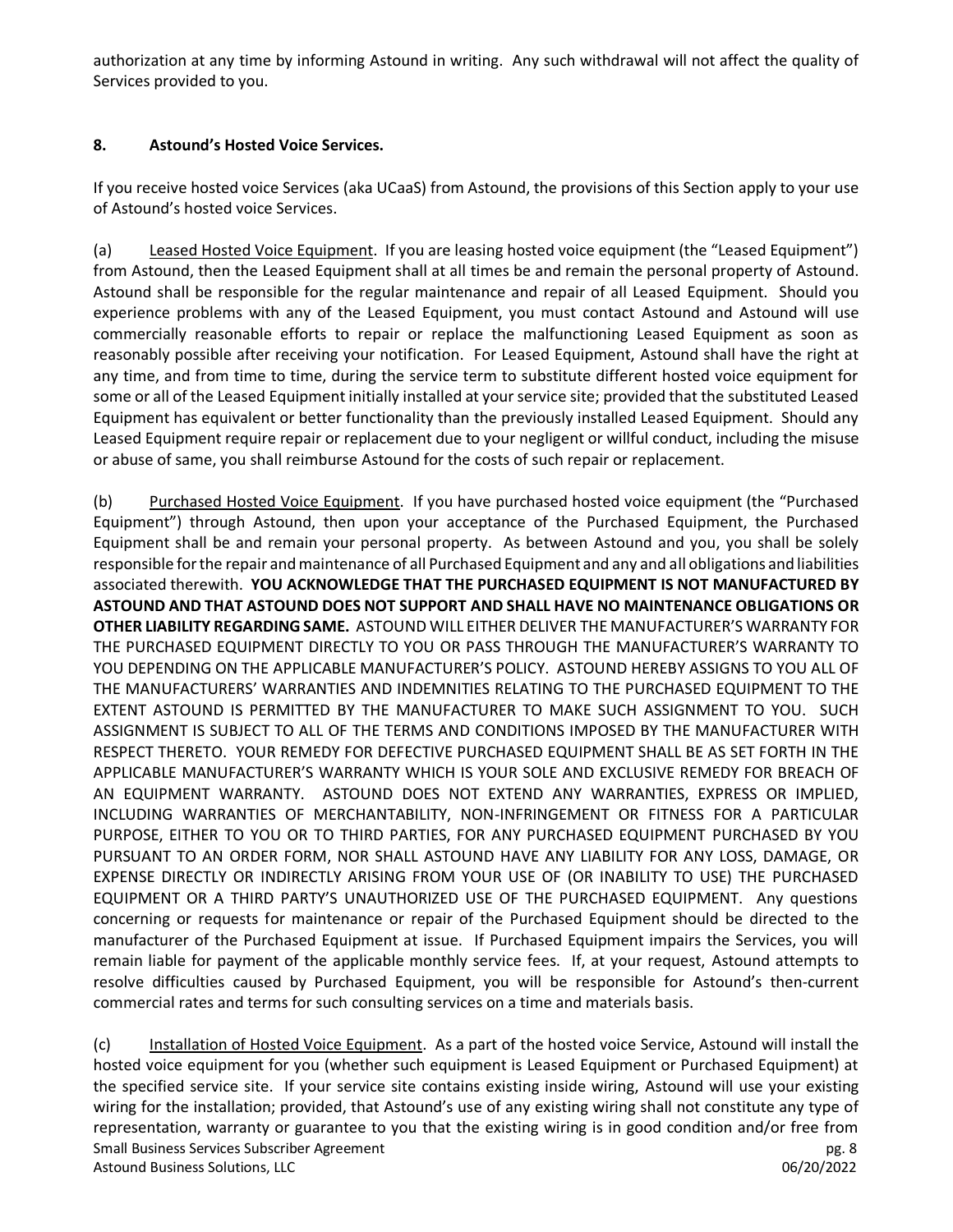defects. If your service site does not contain the necessary inside wiring (as determined by Astound in Astound's commercially reasonable judgment), Astound will so notify you and you may elect to install wiring yourself or to request that Astound install wiring for you. If Astound installs wiring for you, such work shall be performed on a time and materials basis, with the wiring to become your personal property upon your acceptance of the Service. If, during the installation process, Astound discovers or uncovers any hazardous materials or substances at your service site: (i) Astound shall have the option to cease work at the service site and terminate your hosted voice Order Form, without any liability for or obligation to remove or remediate the hazardous materials so discovered; and (ii) you shall indemnify, defend and hold Astound harmless from and against any and all claims, costs, damages and expenses incurred by Astound in connection with or as a result of the pre-existing hazardous materials, including attorneys' and experts' fees and costs as well as the costs of any environmental assessment or remediation work that may be performed at the service site.

(d) Bring-Your-Own-Phone Provisions. For certain models of phones, Astound has the ability to attempt to connect phones that you already own (the "Customer Phones") to Astound's hosted voice Service, which eliminates the need for you to lease or purchase phones from Astound. If you elect to use your existing Customer Phones with Astound's hosted voice Service, you expressly agree to the following provisions: (i) you must supply the passwords for the Customer Phones, otherwise the phones may not be usable with Astound's network; (ii) the process of connecting the Customer Phones to Astound's network involves re-setting the Customer Phones to their factory defaults, which will delete all information stored on the phones, including contact lists, speed dial numbers, as well as the configurations established for connectivity to your previous hosted voice solution; (iii) it is possible that attempting to connect the Customer Phones to Astound's network could render one or more of the Customer Phones unusable, requiring a firmware re-flash. In such event, Astound will have no responsibility or liability for repairing or replacing the Customer Phone(s) at issue. Instead, you expressly assume the risk inherent in attempting to attach the Customer Phones to Astound's hosted voice network; and (iv) Astound will be unable to provide support and troubleshooting for Customer Phones after installation. Astound will be able to troubleshoot problems with Astound's network, but if the network is functioning property and there are technical problems with any of the Customer Phones, you must seek equipment support from the manufacturer or original vendor of the equipment.

(e) Hosted Voice Software. Certain types of hosted voice Services, such as virtual seats, mobile clients, and video conferencing solutions, require the installation of third-party software on your equipment. Additionally, both Leased Equipment and Purchased Equipment may include a limited license to use certain third-party software and/or firmware provided by the vendor or manufacturer of the Leased Equipment / Purchased Equipment. Any such software or firmware provided to you in connection with hosted voice Services shall be collectively referred to as the "Hosted Voice Software." You expressly understand and agree that, unless otherwise provided in any written license agreement or other documentation from the third-party vendor or manufacturer of the Hosted Voice Software, you may only use the Hosted Voice Software for the purposes of using and operating the Leased Equipment / Purchased Equipment and receiving the Services as contemplated by your Agreement. You understand and agree that each of the following is prohibited with respect to the Hosted Voice Software: (i) copying the Hosted Voice Software or associated documentation, either in whole or in part; (ii) modifying, reverse compiling, reverse assembling or otherwise reverse engineering the Hosted Voice Software, either in whole or in part, or attempting to do any of the foregoing; (iii) sub-licensing, leasing, subleasing, selling or otherwise distributing the Hosted Voice Software, either in whole or in part, and whether or not for profit, to any third parties; and (iv) creating derivative works of, from, based on, using or incorporating all or any portion of the Hosted Voice Software.

Small Business Services Subscriber Agreement pg. 9 Astound Business Solutions, LLC 06/20/2022 (f) Use of Specific Hosted Voice Features. Astound's hosted voice Services may include certain features that are enabled by "add-in" software or service components. These features are intended to enhance the functionality of the hosted voice Services and provided you with additional convenience and collaboration tools. Examples of such features include, but are not limited to, SMS messaging, voicemail transcription, voicemail recording and other similar functions, expressly including any additional "add-in" feature enhancements that Astound may make available or incorporate into the hosted voice Services in the future.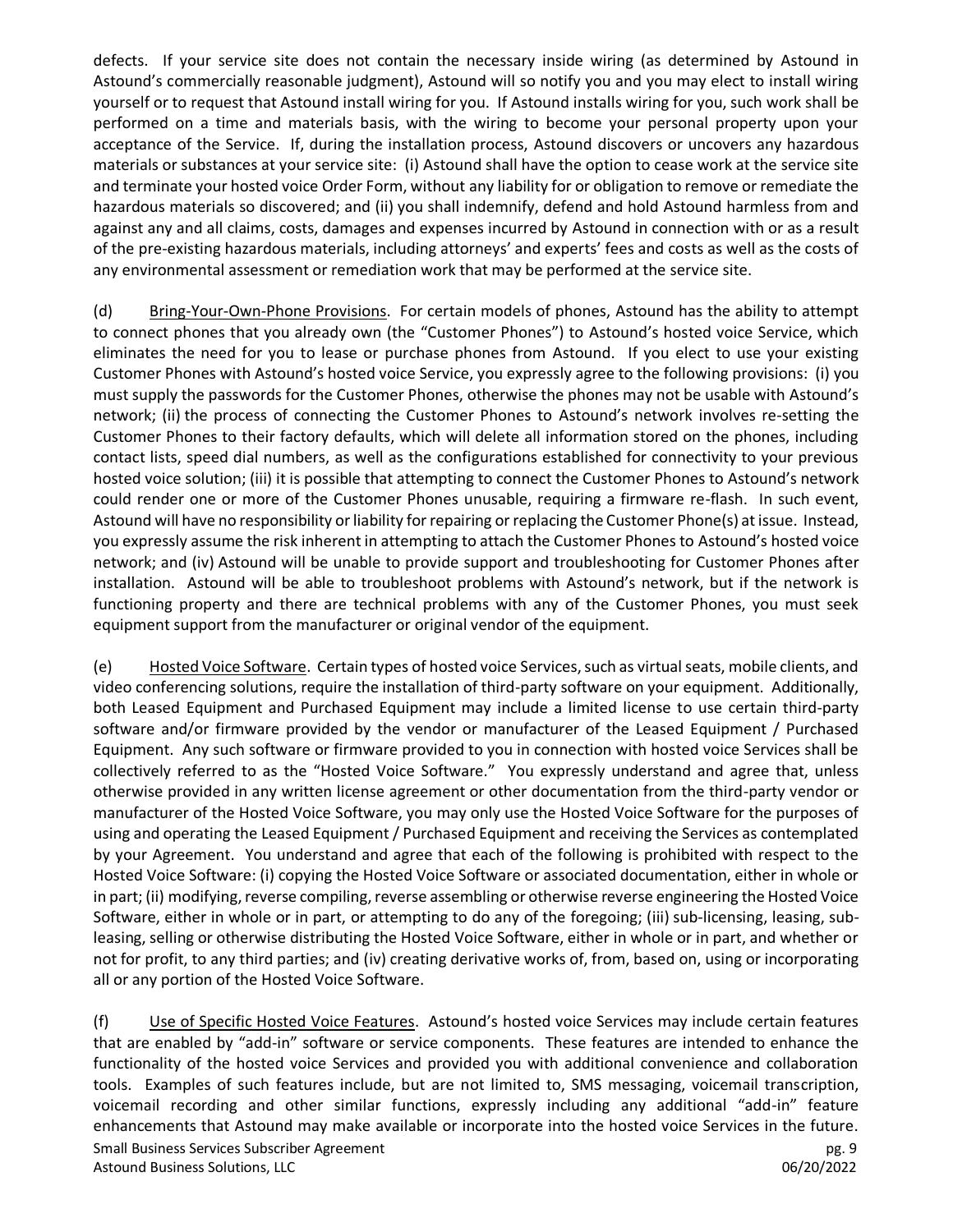Astound has established its pricing for the hosted voice Services based on assumptions of normal business use of the hosted voice Services within the United States of America. Should your use of the hosted voice Services, including any of the "add-in" features such as SMS messaging, significantly exceed normal business use, Astound reserves the right to disable the feature(s) at issue and/or impose additional cost-recovery charges for your excessive use.

### **9. Astound's Video Services.**

If you receive video Services from Astound, the provisions of this Section apply to your use of Astound's video Services.

(a) Channel Line-Up. You expressly understand and agree that Astound may, at any time and from time to time, change the number and/or identity of the signals comprising your video Services and/or the placement of these signals. Astound, its authorized agents and equipment manufacturers may send code updates to the video equipment including, but not limited to, cable modems, digital interactive televisions with CableCARDs, and MTAs at any time it is determined necessary to do so as part of the video Services provided hereunder. Such code updates may change, add or remove features or functionality of any such equipment or the video Services.

(b) Additional Charges. Through the video Services, you (and your end users) may have the ability to purchase additional products such as video-on-demand and/or pay-per-view. You expressly agree that you shall pay for all such purchases made through your video Services, regardless of whether or not such purchases were actually authorized by you.

(c) Rate Increases. You expressly understand and agree that the pricing for video Services is subject to increase at any time. Should Astound elect to increase the price of some or all of your video Services, Astound shall provide you with at least thirty (30) days' advance written notice specifying the amount of the price increase.

(d) Public Areas. Pursuant to the provisions of one or more of Astound's programming agreements with video content providers, you may be restricted from showing certain channels of the Services in public areas (e.g., meeting rooms, lobbies, exercise rooms, restaurants, and the like). You expressly agree that you will not display the video Services in public areas. You may be required by law to obtain separate music performance license(s) if you use the audio component of the video Services in public areas. You expressly understand and agree that you are solely responsible for (i) investigating and determining the need for such license(s) and (ii) taking all steps necessary to obtain and pay for such license(s). Astound shall not be liable to you or to any third party should you violate the provisions of this paragraph.

(e) Right to Audit. Astound may, at any time, upon reasonable advance notice to you, enter onto your service site to perform an audit verifying that your use of the video Services complies with the provisions of your Agreement.

#### **10. Performance; Force Majeure.**

(a) General Standard. Astound shall use commercially reasonable efforts in keeping with normal industry standards to ensure the Services are available to you twenty-four (24) hours per day, seven (7) days per week. It is possible, however, that there will be interruptions in the Services. You expressly understand and agree that the Services may be unavailable from time to time either for scheduled or unscheduled maintenance, technical difficulties, or for other reasons beyond Astound's reasonable control. Temporary interruptions in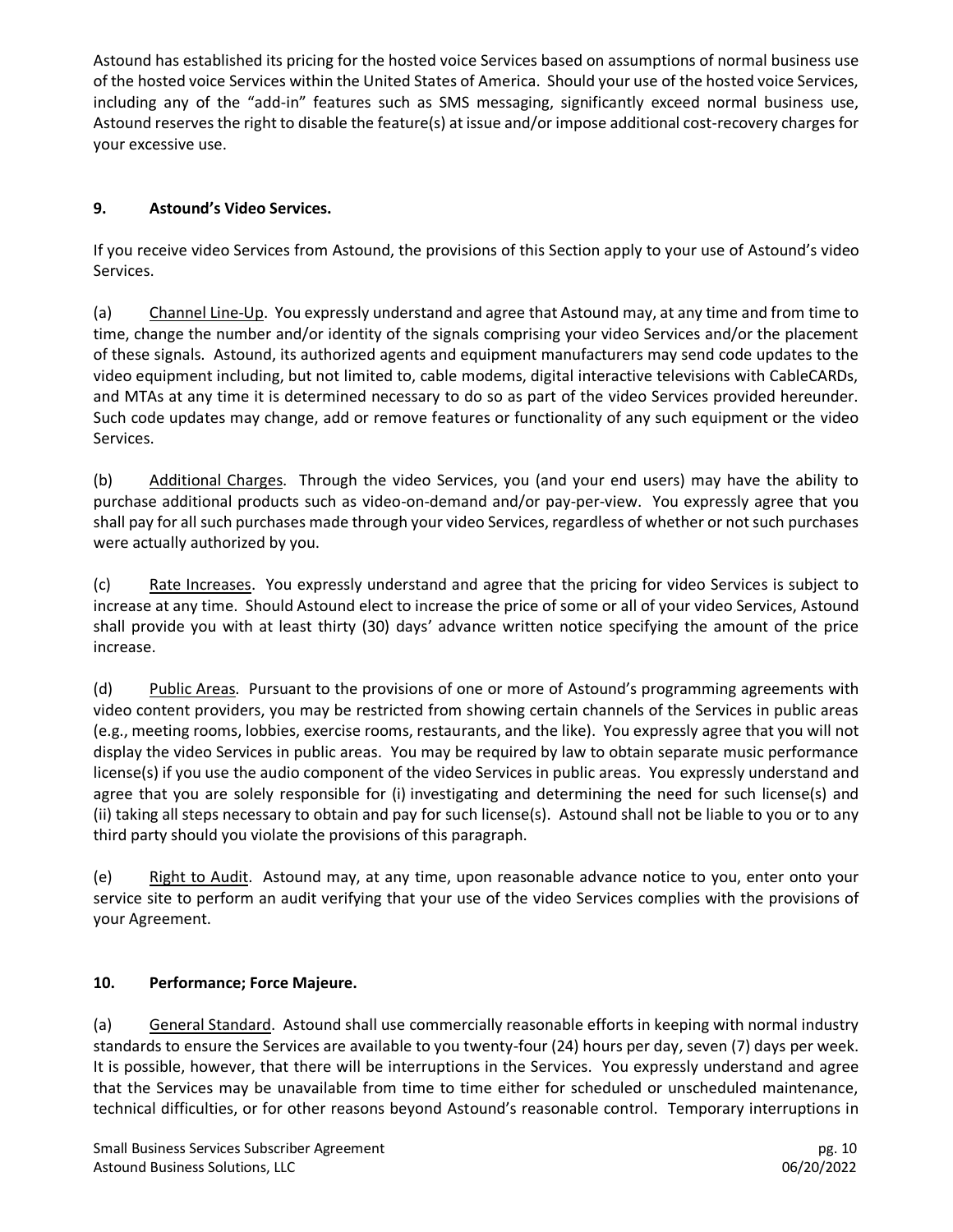the Services for such reasons, as well as all interruptions caused by you, or by force majeure events, will not constitute failures by Astound to perform its obligations under your Agreement.

(b) Force Majeure. Astound shall not be liable to you for any delay in or failure of performance hereunder due to causes beyond Astound's reasonable control, including, but not limited to, acts of God, fire, flood, earthquake, ice storms, wind storms, or other sever weather events, explosion, vandalism, cable cut, power outage, terrorist acts, insurrection, riots or other civil unrest, national or regional emergency, a governmental authority's failure to timely act, inability to obtain equipment, material or other supplies due to strike, lockout or work stoppage, or any law, order, regulation, direction, action or request of any civil or military governmental authority.

### **11. Default and Remedies.**

(a) Default by Customer. Each of the following shall constitute a default by you under your Agreement (each, a "Default"): (i) if you do not pay any undisputed Fees when due, and you do not cure your failure to pay within ten (10) days after receiving written notice from Astound regarding same; (ii) if you do not comply with any other material provision of your Agreement, and you do not cure your non-compliance within thirty (30) days of receiving written notice from Astound regarding the breach; or (iii) if you file or initiate proceedings, or have proceedings initiated against you, seeking liquidation, reorganization or other relief (such as the appointment of a trustee, receiver, liquidator, custodian or other such official) under any bankruptcy, insolvency or other similar law, and the same is not dismissed within sixty (60) days.

(b) Remedies for Customer's Default. In the event of your Default under your Agreement, Astound may, at its option: (i) suspend any applicable Services until such time as your Default has been corrected (provided, however, that any suspension shall not relieve your on-going obligation to pay Astound all Fees and other amounts due under the Agreement as if such suspension of Services had not taken place); (ii) terminate the applicable Service(s) and/or the applicable Order Form(s) for cause; and/or (iii) pursue any other remedy available to Astound under the Agreement or applicable law. In the event of early termination by Astound for your Default pursuant to this Section 11(b), you shall pay Astound the Termination Charge described in Section 5(g) above.

(c) Default by Astound. Each of the following shall constitute a Default by Astound under your Agreement: (i) if Astound does not comply with any material provision of the Agreement, and Astound does not cure its non-compliance within thirty (30) days of receiving written notice from you regarding the breach; or (ii) if Astound files or initiates proceedings, or has proceedings initiated against it, seeking liquidation, reorganization or other relief (such as the appointment of a trustee, receiver, liquidator, custodian or other such official) under any bankruptcy, insolvency or other similar law, and the same is not dismissed within sixty (60) days.

(d) Remedies for Astound's Default. In the event of Astound's Default under the Agreement, you may, at your option: (i) terminate the applicable Service(s) and/or the applicable Order Form(s) for cause without incurring any Termination Charge or other early termination fee; and/or (ii) pursue any other remedy available to you under your Agreement or applicable law. In the event of early termination by you for Astound's Default pursuant to this Section 11(d), Astound shall reimburse you for any pre-paid, unused monthly service Fees attributable to the terminated Service(s) and/or Order Form(s), and your shall have no further liability to Astound for the terminated Service(s) and/or Order Form(s). Early termination by you pursuant to this Section shall not relieve you of your obligation to pay all Fees incurred prior to the early termination date.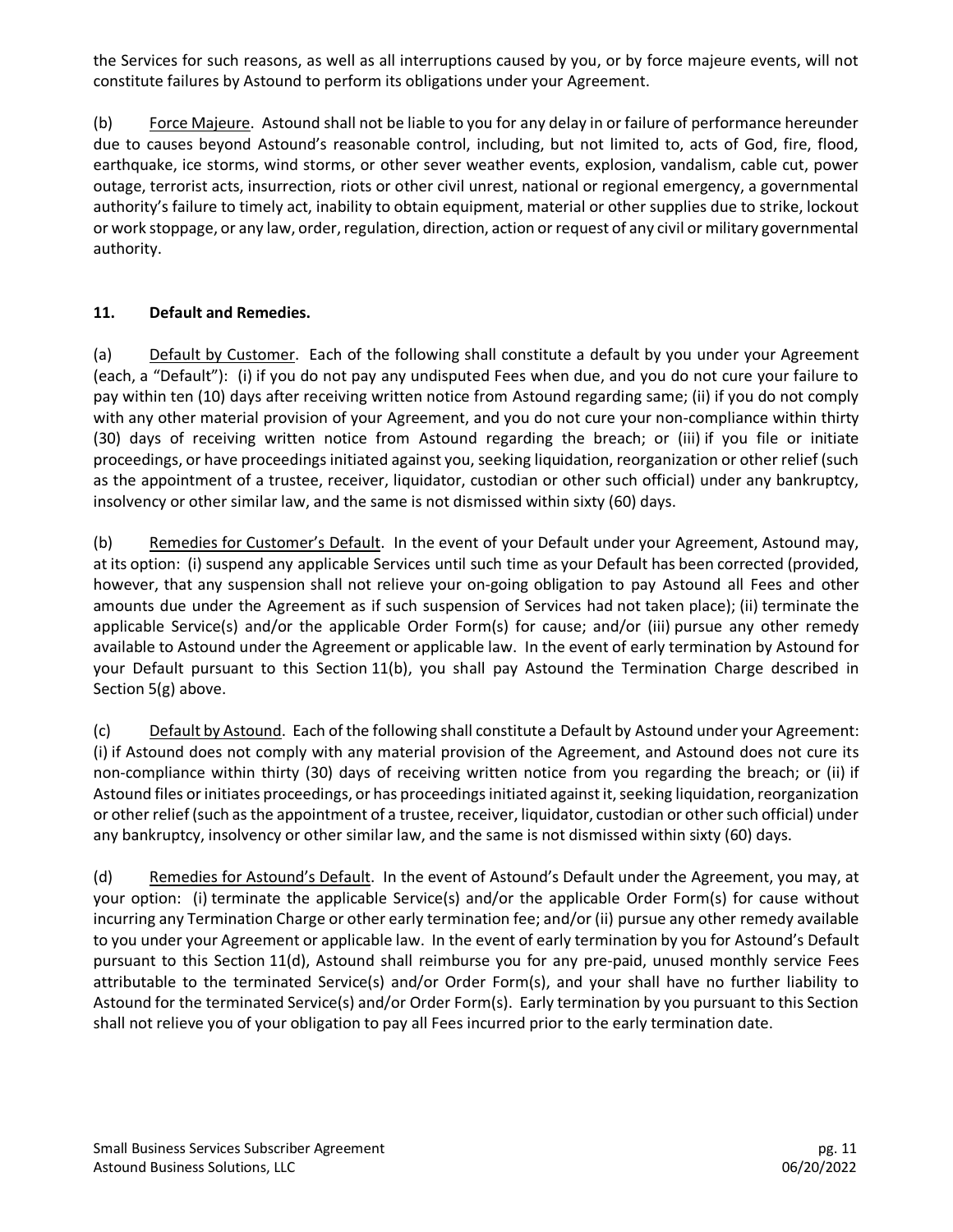#### **12. Limitation of Liability.**

(a) General Limitations. Astound shall not be liable for any loss or damage occasioned by a force majeure event. Astound shall not be liable to you for any indirect, incidental, special, consequential, exemplary or punitive damages arising out of or incurred in connection with Astound's performance or failure to perform under your Agreement, including, by way of example and not by way of limitation, lost profits, lost revenue, loss of goodwill, loss of anticipated savings, loss of business opportunity, loss of data or cost of purchasing replacement services, even if Astound had been advised, knew or should have known of the possibility of such special damages. Astound's total cumulative liability to you for any and all causes and claims arising under your Agreement, whether based in contract, tort, warranty or otherwise shall be limited to the lesser of: (i) the actual direct damages sustained by you; or (ii) an amount equivalent to the total monthly recurring charges received by Astound from you for the Service(s) at issue during the three (3) month period immediately preceding the event giving rise to the liability. **You irrevocably and permanently release Astound from all obligations, liability claims or demands in excess of the foregoing limitations**.

(b) Disclaimer of Warranties. EXCEPT AS EXPRESSLY SET FORTH ELSEWHERE IN YOUR AGREEMENT, ASTOUND MAKES NO WARRANTIES OR REPRESENTATIONS, EXPRESS, IMPLIED, STATUTORY OR OTHERWISE, EITHER IN FACT OR BY OPERATION OF LAW, AS TO THE DESCRIPTION, QUALITY, MERCHANTABILITY, COMPLETENESS, FITNESS FOR A PARTICULAR PURPOSE OR USE OF ANY SERVICE(S) OR ANY ASTOUND EQUIPMENT PROVIDED TO YOU PURSUANT TO YOUR AGREEMENT.

(c) Assumption of Risk. Astound has no control over and expressly disclaims any liability or responsibility whatsoever for (i) the content of any information transmitted or received by you through your Service(s), or (ii) Service interruptions attributable to your network, to failures of the Customer Equipment, or to any other such causes. YOU UNDERSTAND AND AGEE THAT YOUR USE OF YOUR SERVICES IS AT YOUR OWN RISK. YOU SHALL BE SOLELY RESPONSIBLE FOR THE SECURITY, CONFIDENTIALITY AND INTEGRITY OF INFORMATION YOU TRANSMIT OR RECEIVE USING YOUR SERVICES.

## **13. Indemnification.**

You shall indemnify, defend and hold Astound and its members, managers, officers, agents and employees harmless from and against any and all claims, lawsuits or damages asserted against them by any third-party to the extent the same arise out of or are due to: (i) your negligence or willful misconduct in exercising your rights or performing your obligations under your Agreement; (ii) your noncompliance with or default under your Agreement; and/or (iii) your failure to comply with applicable law in connection with your performance under your Agreement.

## **14. Binding Arbitration.**

(a) Agreement to Arbitrate. Except as set forth in Subsection 14(b) below, any and all disputes, controversies or claims, whether based in contract, tort, warranty, statute, fraud, misrepresentation or any other legal theory, arising out of or related to your Agreement and the Service(s) provided to you by Astound pursuant to your Agreement that are not resolved between the parties through good faith negotiation shall be settled and determined by final and binding arbitration. Any arbitration proceeding shall be a bilateral proceeding involving only you and Astound; you may not act or purport to act as a representative of a class or group of similarly situated persons. The Federal Arbitration Act, 9 U.S.C. §§ 1-15, not state law, shall govern the arbitrability of all disputes. The provisions of this Section 14 shall survive the expiration or termination of your Agreement.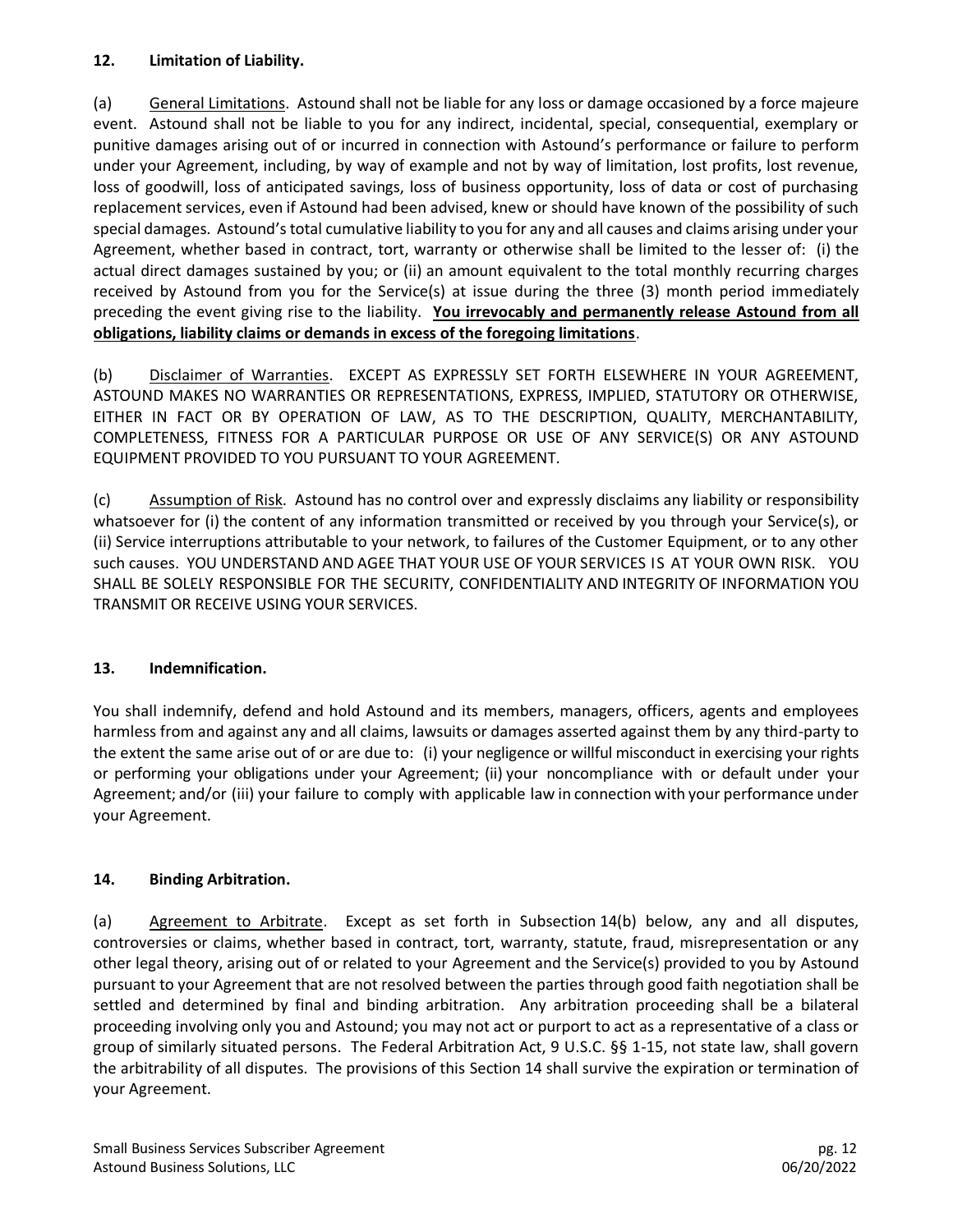(b) Exclusion from Arbitration; Option to Proceed in Small Claims Court. Notwithstanding the provisions of Subsection 14(a) above, where the total amount in controversy in the dispute is Five Thousand Dollars (\$5,000) or less, the party pursuing the claim (either you or Astound) may elect to resolve the dispute through arbitration, or may instead elect to resolve the dispute in small claims court.

(c) Arbitration Procedure. Any arbitration hearing shall be before a single neutral arbitrator and shall be held in a location reasonably convenient to both you and Astound, in the offices of Judicial Arbitration & Mediation Services, Inc. or a similar professional dispute resolution organization. The arbitration shall be administered pursuant to the Commercial Arbitration Rules of the American Arbitration Association. The arbitrator shall not have the power to order any pre-hearing discovery of documents or the taking of depositions, but may compel attendance of witnesses and the production of documents at the hearing. Any award of the arbitrator shall be in writing and shall state the reasons for the award. The arbitrator shall not have the power to award any damages in excess of the liability limitations set forth in the Agreement. Judgment upon an award may be entered in any court having competent jurisdiction. The parties, their representatives and participants and the arbitrator shall hold the existence, content and result of the arbitration in confidence, except to the limited extent necessary to enforce a final settlement agreement or to obtain or enforce a judgment on an arbitration decision and award. Each party shall bear its own expenses and the parties shall share equally the filing and other administrative fees of the arbitration including the expenses of the arbitrator.

(d) Waiver of Your Rights. **YOU EXPRESSLY UNDERSTAND AND AGREE THAT BY EXECUTING YOUR ORDER FORM AND RECEIVING SERVICES FROM ASTOUND, YOU ARE AGREEING TO THE PROVISIONS OF THIS SECTION 14 WHICH REQUIRE THAT ANY DISPUTES BETWEEN YOU AND ASTOUND BE RESOLVED BY BINDING ARBITRATION AND NOT BY GOING TO COURT BEFORE A JUDGE AND/OR A JURY. YOU KNOWINGLY AND IRREVOCABLY WAIVE, TO THE FULLEST EXTENT PERMITTED BY LAW, YOUR STATUTORY AND CONSTITUTIONAL RIGHT TO TRIAL BEFORE A JUDGE AND/OR A JURY OF ANY DISPUTES, CLAIMS OR ISSUES ARISING OUT OF OR RELATING TO YOUR AGREEMENT AND THE SERVICES PROVIDED TO YOU BY ASTOUND.** 

#### **15. Miscellaneous.**

(a) Entire Agreement. The Agreement constitutes the entire agreement between you and Astound regarding the Service(s) provided to you by Astound pursuant to the Agreement. The Agreement supersedes all prior agreements, proposals, representations, statements, or understandings, whether written or oral, concerning the Service(s) or the parties' rights or obligations regarding the Service(s). Any prior representations, promises, inducements, or statements of intent regarding the Service(s) that are not expressly provided for in the Agreement are of no effect.

(b) Governing Law; Interpretation. The Agreement and all matters arising out of the Agreement shall be governed by the laws of the State in which you receive your Service(s) from Astound. The Agreement and each of the terms and provisions of it are deemed to have been explicitly negotiated by the parties, and the language in all parts of the Agreement shall, in all cases, be construed according to its fair meaning and not strictly for or against either of the parties. If any provision of the Agreement or the application thereof to any person or circumstance shall, for any reason and to any extent, be found invalid or unenforceable, the remainder of the Agreement and the application of that provision to other persons or circumstances shall not be affected thereby, but shall instead continue in full force and effect.

(c) No Assignment. You understand and agree that the Order Form you signed with Astound is for your sole benefit. You may not assign or transfer your rights under any Order Form to any other person without the prior written consent of Astound, which may be granted or withheld in Astound's sole discretion. Any attempt by you to transfer your rights under an Order Form without Astound's prior written consent shall be void and shall constitute a material breach by you of your Agreement.